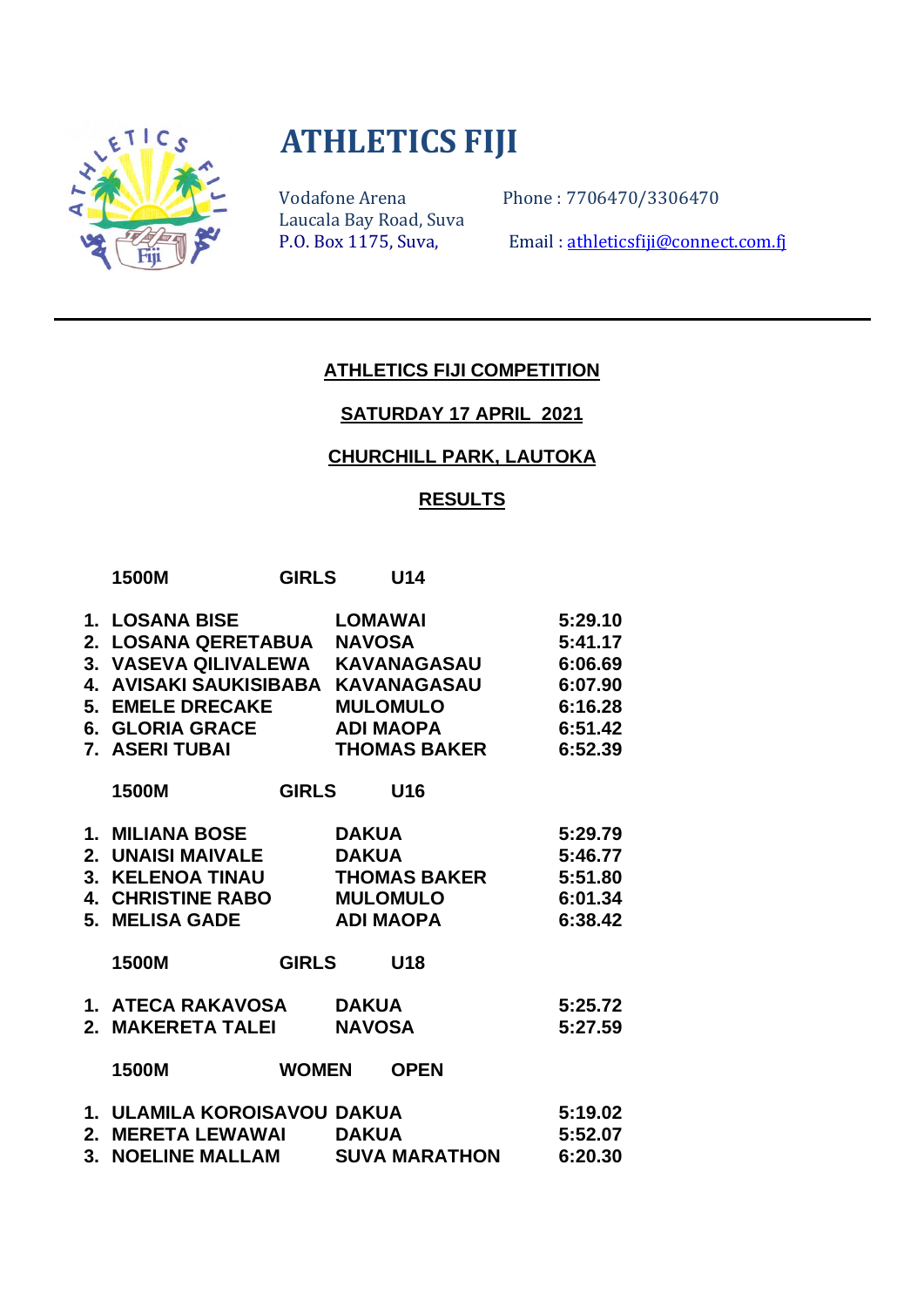|    | 1500M                              | <b>BOYS</b>  |                  | U14                   |             |         |
|----|------------------------------------|--------------|------------------|-----------------------|-------------|---------|
|    | 1. FARHAAN GANI                    |              |                  | <b>SGTK METHODIST</b> |             | 5:02.57 |
|    | 2. ISOSEFO ALI                     |              |                  | <b>NADI MUSLIM</b>    |             | 5:26.25 |
|    | 3. SANDEEP SINGH                   |              | <b>XAVIER</b>    |                       |             | 5:29.30 |
|    | <b>4. AVISHEK KUMAR</b>            |              | <b>XAVIER</b>    |                       |             | 5:30.38 |
|    | 5. FILIMONI WAQABALA THOMAS BAKER  |              |                  |                       |             | 5:39.28 |
|    | 1500M                              | <b>BOYS</b>  |                  | U16                   |             |         |
|    | 1. PRATIK GOUNDER LASC             |              |                  |                       |             | 4:53.18 |
|    | 2. MANASA SERUISAVOU LMC           |              |                  |                       |             | 4:55.66 |
|    | 3. SHVNESH RAO                     |              | <b>LASC</b>      |                       |             | 4:56.14 |
|    | 4. NEEHAL MUDALIAR                 |              | <b>VDMC</b>      |                       |             | 4:56.65 |
|    | 5. PENIY                           |              |                  | <b>THOMAS BAKER</b>   |             | 5:03.54 |
|    | 1500M                              | <b>BOYS</b>  |                  | U18                   |             |         |
|    | 1. ISOA CAGI                       |              | <b>SVC</b>       |                       |             | 4:21.86 |
|    | <b>2. ELAMO VARO</b>               |              | <b>SVC</b>       |                       |             | 4:22.25 |
|    | 3. AVIKESH RAJU                    |              | <b>XAVIER</b>    |                       |             | 4:22.48 |
|    | 4. JOHN RAJU                       |              | <b>XAVIER</b>    |                       |             | 4:22.72 |
| 5. | ALIFERETI CAUCAU THOMAS BAKER      |              |                  |                       |             | 4:30.37 |
|    | <b>6. VISHANT REDDY</b>            |              | <b>KVC</b>       |                       |             | 4:31.70 |
|    | 7. VUNIANAI NAKAUYACA THOMAS BAKER |              |                  |                       |             | 4:43.33 |
|    | 8. RAJIV SINGH                     |              | <b>ICLC</b>      |                       |             | 4:52.22 |
|    | <b>9. SEMESA SAINISUKA</b>         |              | <b>AMS</b>       |                       |             | 5:15.18 |
|    |                                    |              |                  |                       |             |         |
|    | 100M                               | <b>GIRLS</b> |                  | U14                   | <b>HT1</b>  |         |
|    | 1. MARICA NAREBANA NATABUA         |              |                  |                       |             | 13.34   |
|    | 2. RUSILA BOUWALU                  |              | <b>SGTK AH</b>   |                       |             | 13.66   |
|    | 3. SELINA S                        |              | <b>NADI JETS</b> |                       |             | 14.06   |
|    | 4. MEIVA LOGA                      |              | <b>NATABUA</b>   |                       |             | 14.15   |
|    | <b>5. VANI MREYAWA</b>             |              | <b>NATABUA</b>   |                       |             | 14.20   |
|    | <b>100M</b>                        | <b>GIRLS</b> |                  | <b>U14</b>            | <b>HT 2</b> |         |
|    | <b>1. CLAUDIE DAVID</b>            |              | <b>ROYALS</b>    |                       |             | 13.29   |
|    | 2. FILOMENA N                      |              | <b>NADI JETS</b> |                       |             | 13.46   |
|    | 3. LEILA SANDY                     |              | <b>ROYALS</b>    |                       |             | 13.69   |
|    | 4. CILIA NAIVOLASIGA               |              | <b>ROYALS</b>    |                       |             | 14.20   |
|    | <b>5. PASEMACA B</b>               |              | <b>NADI JETS</b> |                       |             | 14.21   |
|    | <b>6. SEREANA VOCEA</b>            |              | <b>JASPER</b>    |                       |             | 14.22   |
|    | 7. ADI CEVA L                      |              |                  | <b>NADI JETS</b>      |             | 14.66   |
|    | 8. KUINI D                         |              |                  | <b>NADI JETS</b>      |             | 15.97   |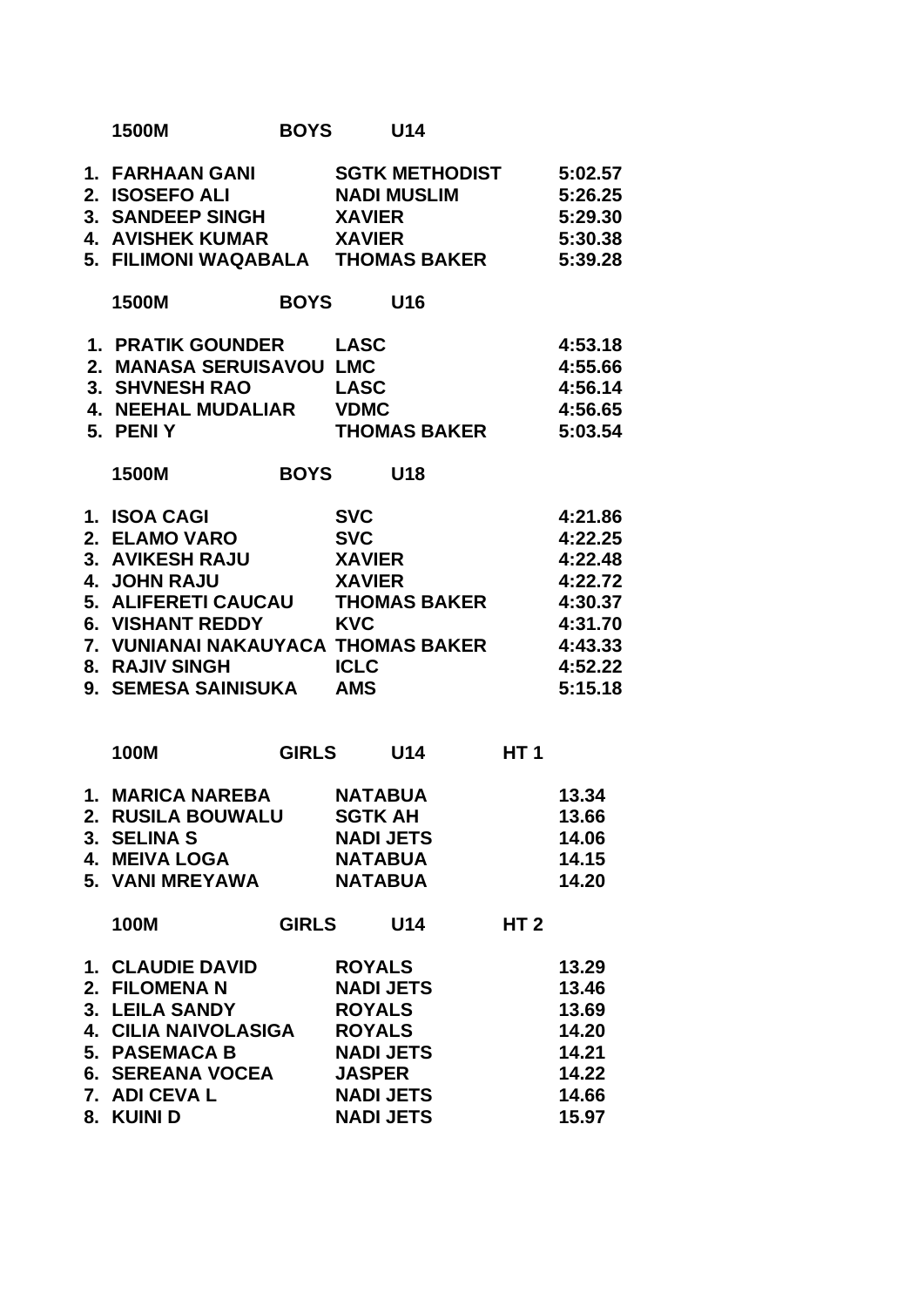|                      | <b>100M</b>                                                                                                                                                                                                      | <b>GIRLS</b> |                                                                                                                           | U14                                                       | HT <sub>3</sub> |                                                                      |
|----------------------|------------------------------------------------------------------------------------------------------------------------------------------------------------------------------------------------------------------|--------------|---------------------------------------------------------------------------------------------------------------------------|-----------------------------------------------------------|-----------------|----------------------------------------------------------------------|
| 1.<br>2.<br>3.<br>4. | <b>IMERI NASALI</b><br><b>VACISEVA NAIBENA</b><br><b>MILIAKERED</b><br><b>MAKELESI LUWEI</b><br><b>5. OLIVE BRADBURGH</b><br><b>6. ANAISI NAEVO</b>                                                              |              | <b>SVC</b><br><b>JASPER</b><br><b>DAV</b><br><b>JASPER</b><br><b>ROYALS</b><br><b>ROYALS</b>                              |                                                           |                 | 13.18<br>13.91<br>14.41<br>14.43<br>15.30<br>15.83                   |
|                      | <b>100M</b>                                                                                                                                                                                                      | <b>BOYS</b>  |                                                                                                                           | U14                                                       | <b>HT1</b>      |                                                                      |
| 1.<br>5.<br>6.       | <b>SEMI KELI</b><br>2. ZOLTEN KOROIRUA<br>3. EMOSI LAQERE<br><b>4. NACANIELI NAISAU</b><br>TEVITA KAUTOGA<br><b>TIMOCI CAKAUTABU</b><br><b>7. NEMANI TAMANI</b><br>8. WILLIAM BRADBURGH                          |              | <b>NATABUA</b><br><b>ROYALS</b><br><b>XAVIER</b><br><b>NADI JETS</b><br><b>NATABUA</b><br><b>ROYALS</b><br><b>ROYALS</b>  | <b>BA METHODIST</b>                                       |                 | 12.22<br>12.54<br>12.60<br>13.01<br>13.02<br>13.38<br>14.64<br>14.65 |
|                      | <b>100M</b>                                                                                                                                                                                                      | <b>BOYS</b>  |                                                                                                                           | U14                                                       | HT <sub>2</sub> |                                                                      |
| 3.<br>4.<br>5.<br>7. | <b>1. NATHANIEL CHAND</b><br>2. WENI TURAGAITOGA<br><b>KELEA NAULIVOU</b><br><b>LUKE MALUMU</b><br><b>RUSIATE LEVULA</b><br><b>6. KUATA KABU</b><br><b>JOELI NAEVO</b>                                           |              | <b>ROYALS</b><br><b>NATABUA</b><br><b>NATABUA</b><br><b>NATABUA</b><br><b>NADI JETS</b><br><b>ROYALS</b><br><b>ROYALS</b> |                                                           |                 | 12.29<br>12.43<br>13.87<br>13.96<br>13.97<br>15.01<br>15.96          |
|                      | 100M                                                                                                                                                                                                             | <b>BOYS</b>  |                                                                                                                           | U14                                                       | HT <sub>3</sub> |                                                                      |
|                      | <b>1. TAITO DAULO</b><br>2. TEVITA RAITUKU<br><b>3. ETUATE LOKASI</b><br>4. EPELI GAVIDI                                                                                                                         |              | <b>NATABUA</b>                                                                                                            | <b>NADI JETS</b><br><b>NATABUA</b><br><b>NADI JETS</b>    |                 | 12.48<br>12.58<br>13.48<br>13.81                                     |
|                      | <b>100M</b>                                                                                                                                                                                                      | <b>GIRLS</b> |                                                                                                                           | <b>U16</b>                                                | HT <sub>1</sub> |                                                                      |
|                      | 1. ASENACA TUIPELEHAKI LAUCALA<br>2. OCA DIA<br>3. ADI KEVA<br>4. VIRISITA K<br>5. ANASINI T                                                                                                                     |              | <b>NATABUA</b>                                                                                                            | <b>SGTK METHODIST</b><br><b>NATABUA</b><br><b>NATABUA</b> |                 | 13.19<br>13.53<br>14.06<br>14.33<br>15.22                            |
|                      | <b>100M</b>                                                                                                                                                                                                      | <b>GIRLS</b> |                                                                                                                           | <b>U16</b>                                                | HT <sub>2</sub> |                                                                      |
|                      | 1. LELANI NAIYAGA DAKUA<br>2. TARAIVOS CEVAILAGI ROYALS<br>3. MARIA SINYAKO<br>4. ESITERI BANIA<br>5. ANASEINI VULALEVU<br><b>6. ANAISI DAMOSI</b><br>7. MILIANA KAMANALAGI DAKUA<br>8. ILISAPECI SAGACONA DAKUA |              | <b>DAKUA</b><br><b>KVC</b><br><b>JASPER</b><br><b>KVC</b>                                                                 |                                                           |                 | 13.27<br>13.55<br>13.79<br>13.85<br>13.89<br>13.93<br>13.96<br>14.35 |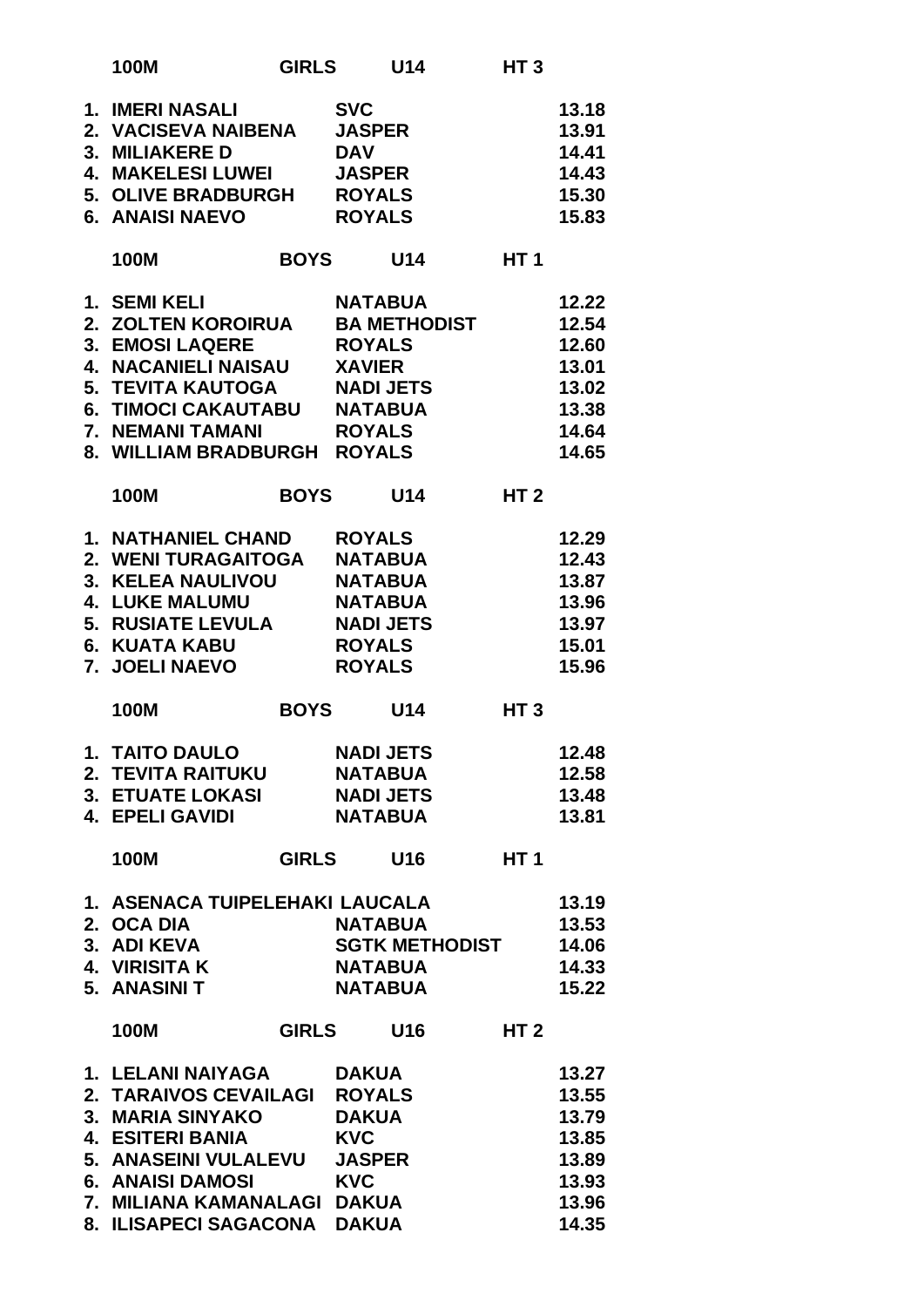| <b>SIRLS</b><br>100M                                                                                                                                                                          |              |                                               | U16 HT 3              |                 |                                           |
|-----------------------------------------------------------------------------------------------------------------------------------------------------------------------------------------------|--------------|-----------------------------------------------|-----------------------|-----------------|-------------------------------------------|
| 3. AMELIA T DAV 13.85<br>4. ADI MEA CUVU 13.86<br>5. SULIANA VOCEVOCE SVC 13.88<br>6. LOSANA BAU JASPER 14.33                                                                                 |              |                                               |                       |                 | 13.31<br>13.36                            |
| <b>EXAMPLE BOYS U16</b><br><b>100M</b>                                                                                                                                                        |              |                                               |                       |                 |                                           |
| 1. APIMELEKI NATABUA 12.04<br>2. APAKUKI TUITAVA VOTUALEVU<br>3. KINIJIOJI RAVASEA NATABUA 12.74<br>4. ILSONI KORO XAVIER 12.80<br>6. LAISIASI TUICUVU NATABUA<br>7. MELI KOROITAMANA NATABUA |              |                                               |                       |                 | 12.24<br>12.74<br>13.16<br>13.42          |
| <b>100M</b>                                                                                                                                                                                   |              |                                               | GIRLS U18 HT1         |                 |                                           |
| 3. SITERI BOTITU DAKUA<br>4. MEREDANI BARAVILALA DAKUA<br>5. SAUVANA VINIA JASPER<br>6.  MARICA KOROVULAVULA DAKUA<br>7.  KATARINA SAUWAQA    ADI MAOPA<br>8. ELLA DUNN JASPER                |              |                                               |                       | 13.72<br>14.10  | 13.57<br>13.67<br>14.31<br>14.37<br>14.88 |
| <b>100M</b>                                                                                                                                                                                   |              |                                               | GIRLS U18 HT 2        |                 |                                           |
| 2. AMELE NAVABALE<br>3. SERUWAIA B<br><b>4. SAIVORA NAREBA</b><br>5. ILITIA TAUFA                                                                                                             |              | <b>DAKUA</b><br><b>NMC</b><br><b>JASPER</b>   | <b>SGTK METHODIST</b> |                 | 13.21<br>13.25<br>13.54<br>13.55<br>13.97 |
| <b>100M</b>                                                                                                                                                                                   | <b>GIRLS</b> |                                               | <b>U18</b>            | HT <sub>3</sub> |                                           |
| 1. OFAL<br>2. JOANAK<br>3. MARETA LALAQILA                                                                                                                                                    |              | <b>NATABUA</b><br><b>SMC</b><br><b>JASPER</b> |                       |                 | 13.21<br>13.64<br>13.75                   |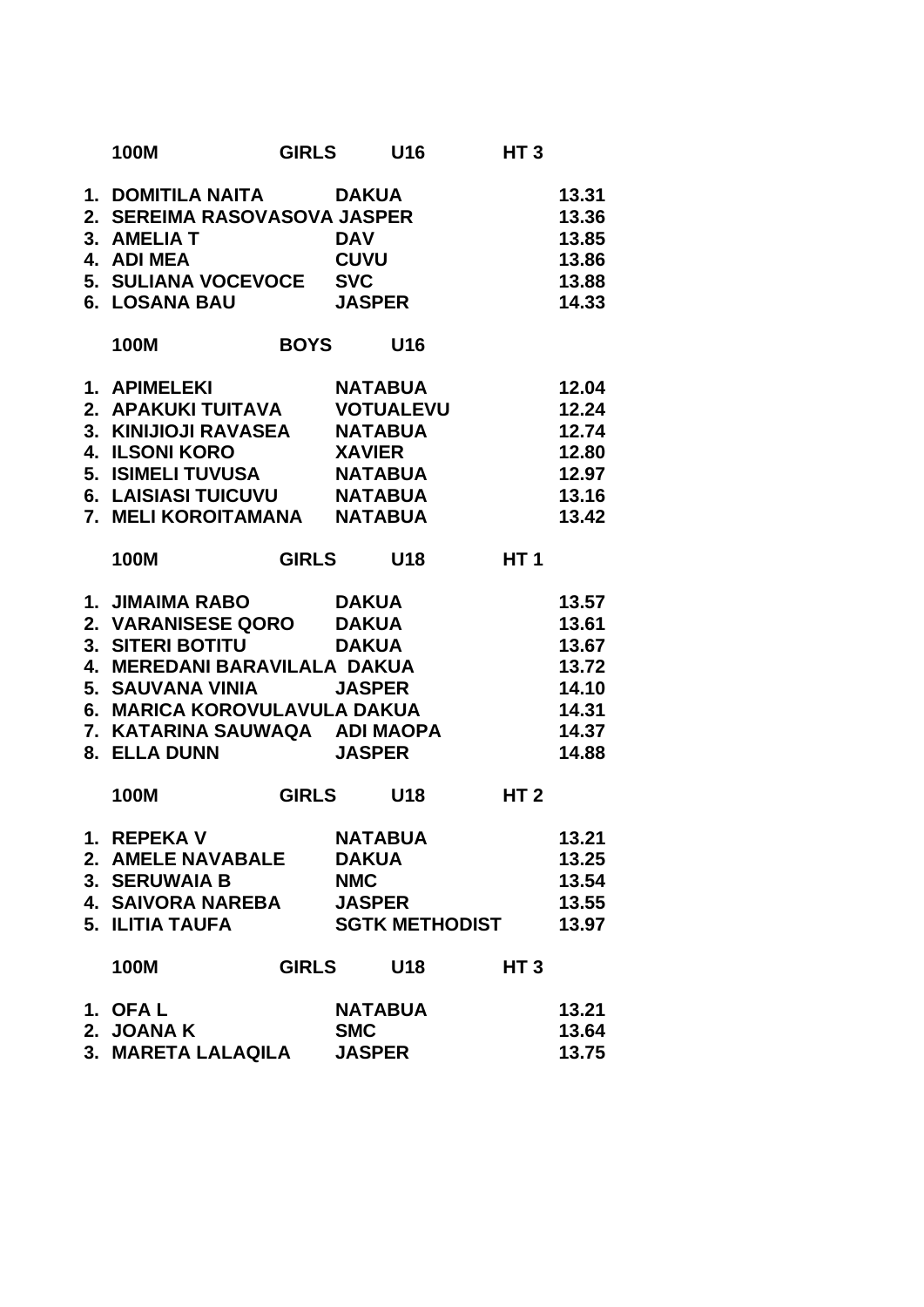| <b>100M</b>                                                                                                                                                                                                                                                                         | <b>BOYS</b>  |                                                                                                                   | U18 HT1        |                                                                      |                                                                      |
|-------------------------------------------------------------------------------------------------------------------------------------------------------------------------------------------------------------------------------------------------------------------------------------|--------------|-------------------------------------------------------------------------------------------------------------------|----------------|----------------------------------------------------------------------|----------------------------------------------------------------------|
| 1. WAISALEI INOKE SGTK METHODIST<br>2. NETANI VOLITIVITI           NATABUA<br>3.   RAFAELE SERU                NATABUA<br>4. SIMELI NACAMA<br>5. MOSESE NIUMATAIWALU SVC<br>6. ATUNAISA ROBANAKADAVU THS<br>7. JOSEEA DINONO<br>6. AIUNAISA RUDANAISANAS<br>7. JOSEFA DINONO ROYALS |              |                                                                                                                   |                |                                                                      | 11.20<br>11.28<br>11.53<br>11.59<br>11.72<br>11.85<br>11.89<br>11.93 |
| 100M                                                                                                                                                                                                                                                                                |              | BOYS U18                                                                                                          |                | HT 2                                                                 |                                                                      |
| 1. ALIPATE VUKIWAQA NATABUA<br>2. PAULIASI BOTA VOTUALEVU 11.44<br>3. SAKEO DOMOLAILAI SGTK METODIST 11.59<br>4. RATU FILIMONI LUMUNI CUVU<br>5. SAKIUSA TUIWAYALEVU LMC<br>6. TRAISTAN FISHER VOTUALEVU 12.19<br>7. ILIKENA WAQA NATABUA                                           |              |                                                                                                                   |                | 11.42<br>11.87<br>11.96<br>12.54                                     |                                                                      |
| <b>100M</b>                                                                                                                                                                                                                                                                         |              | GIRLS U20                                                                                                         |                | HT <sub>1</sub>                                                      |                                                                      |
| 1. NAOMI NAUGA DAKUA<br>2. SALOTE BARAVILALA VEIUTO 13.38<br>3. SALASEINI VASU JASPER 14.79                                                                                                                                                                                         |              |                                                                                                                   |                | 12.70                                                                |                                                                      |
| <b>100M</b>                                                                                                                                                                                                                                                                         |              | GIRLS U20                                                                                                         |                | HT <sub>2</sub>                                                      |                                                                      |
| 1. KESAIA BOLE DAKUA 12.96<br>2. REPEKA ROSI DAKUA 13.03<br>3. TEMALESI YAMUNA<br><b>4. ENOLA FIFITA</b><br>5. SERA V<br>6. LEDUA W                                                                                                                                                 |              | <b>JASPER</b><br><b>JASPER</b><br><b>NATABUA</b><br><b>NATABUA</b>                                                |                | 13.75<br>14.13<br>16.12<br>16.23                                     |                                                                      |
| 100M                                                                                                                                                                                                                                                                                | <b>BOYS</b>  |                                                                                                                   | <b>U20</b>     |                                                                      |                                                                      |
| 1. PAULA TAUVUNI<br>2. MOSESE BOBI<br><b>3. APENISA TELENOA</b><br>4. AMINIASI TITOKA<br><b>5. FILIPE VULAONO</b><br><b>6. SULIASI RIKA</b><br><b>7. USAIA SUVE</b><br><b>8. JOSEVATA RASOI</b>                                                                                     |              | <b>XAVIER</b><br>NATABUA<br><b>SVC</b><br><b>THS</b><br><b>AMS</b><br><b>NATABUA</b><br><b>NATABUA</b><br>NATABUA |                | 11.14<br>11.32<br>11.36<br>11.64<br>11.94<br>12.02<br>12.18<br>12.40 |                                                                      |
| <b>50M</b>                                                                                                                                                                                                                                                                          | <b>GIRLS</b> |                                                                                                                   | U <sub>6</sub> |                                                                      |                                                                      |
| 1. JOKAVETI RAWAQA NADI JETS<br>2. ESTHER LUTUMAILAGI NADI JETS<br><b>3. EMUNAH KALOU</b><br><b>4. TOKASA B</b>                                                                                                                                                                     |              | <b>ROYALS</b><br><b>ROYALS</b>                                                                                    |                | 11.18<br>12.27<br>13.49<br>16.52                                     |                                                                      |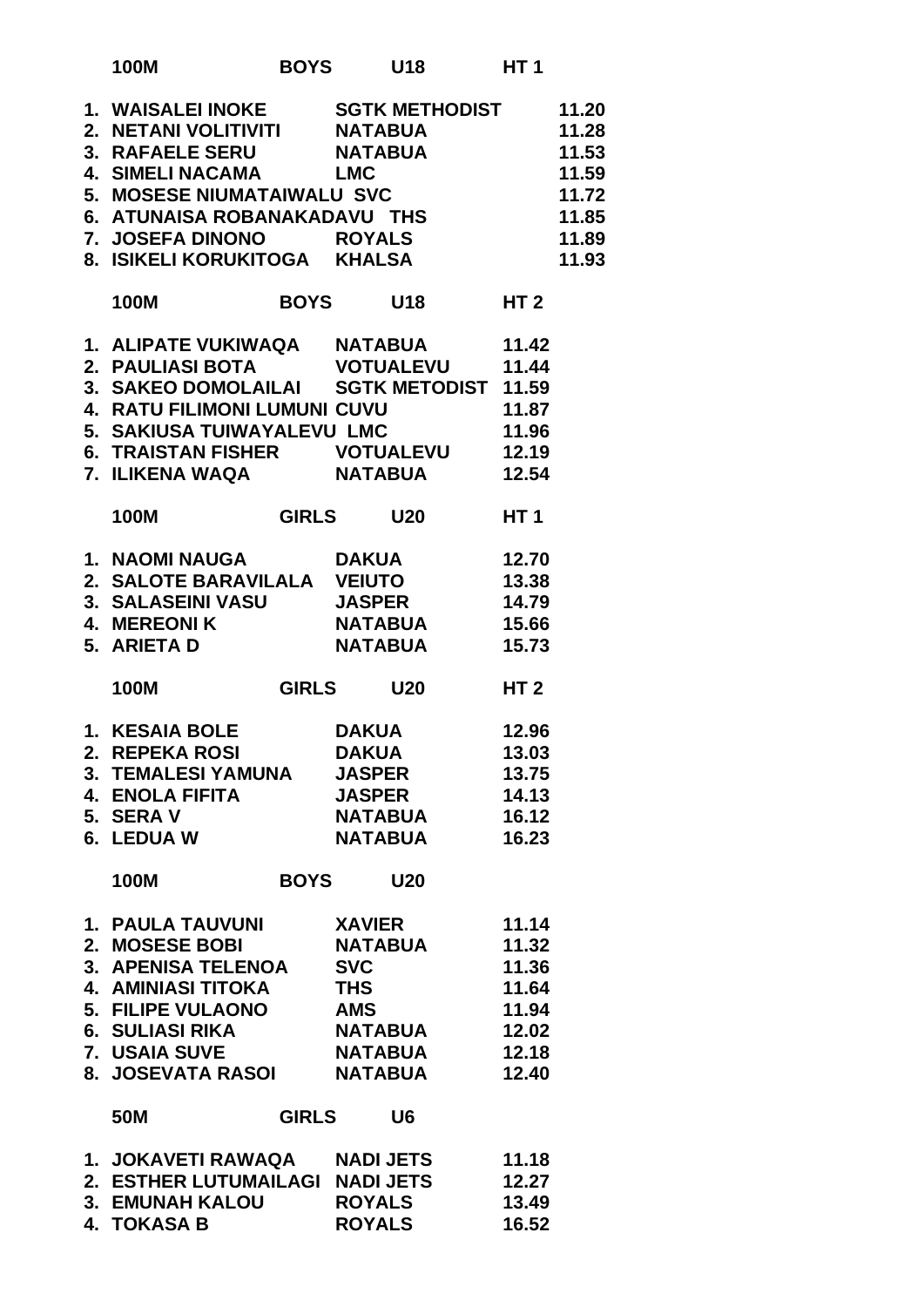|                                  | <b>50M</b>                                                                                                                                                  | <b>BOYS</b>  |                                                                                            | U6                                                               |                                                      |
|----------------------------------|-------------------------------------------------------------------------------------------------------------------------------------------------------------|--------------|--------------------------------------------------------------------------------------------|------------------------------------------------------------------|------------------------------------------------------|
| 1.                               | <b>HAOFAGA RABAKEWA NADI JETS</b><br>2. PRASHIV<br>3. ANISHANT<br>4. ARJUN                                                                                  |              | <b>AD PATEL</b><br><b>XAVIER</b><br><b>SVC</b>                                             |                                                                  | 9.77<br>10.05<br>10.05<br>11.06                      |
|                                  | <b>50M</b>                                                                                                                                                  | <b>GIRLS</b> |                                                                                            | U <sub>8</sub>                                                   |                                                      |
| 1.                               | <b>LORNA LUTUMAILAGI</b><br>2. MARY KABU<br>3. MEREONI SERU<br><b>4. SKYRAH CHAND</b><br><b>5. ARIYA ATALIFO</b>                                            |              | <b>NADI JETS</b><br><b>ROYALS</b><br><b>NADI JETS</b><br><b>ROYALS</b><br><b>LMPS</b>      |                                                                  | 8.41<br>8.93<br>9.10<br>9.54<br>10.12                |
|                                  | <b>50M</b>                                                                                                                                                  | <b>BOYS</b>  |                                                                                            | U8                                                               |                                                      |
| 2.<br>3.<br>4.<br>5.<br>6.<br>7. | <b>1. CAMERON DAVID</b><br><b>BONIFASIO</b><br><b>ISSAC RARATABU</b><br><b>AME JOSHUA</b><br><b>MESAKE LEVULA</b><br><b>SULIASIT</b><br><b>KRISHANT</b>     |              | <b>ROYALS</b><br><b>XAVIER</b><br><b>ROYALS</b><br><b>NADI JETS</b><br><b>XAVIER</b>       | <b>BROTHERS LTK</b><br><b>BROTHERS LTK</b>                       | 8.85<br>8.85<br>8.92<br>8.94<br>9.09<br>9.21<br>9.95 |
|                                  | <b>50M</b>                                                                                                                                                  | <b>GIRLS</b> |                                                                                            | U10                                                              |                                                      |
| 1.                               | <b>ATELINI N</b><br>2. MEREONI BUKALIDI<br>3. TEAROHA ATALIFO<br><b>4. SALOME RABAKAWA</b><br><b>5. ESHAANVI REDDY</b>                                      |              | <b>NADI JETS</b><br><b>NADI JETS</b><br><b>LMPS</b><br><b>NADI JETS</b><br><b>AD PATEL</b> |                                                                  | 8.32<br>8.55<br>8.64<br>8.92<br>11.23                |
|                                  | 50M                                                                                                                                                         | <b>BOYS</b>  |                                                                                            | U <sub>10</sub>                                                  |                                                      |
|                                  | 1. PAULO VUNIBOLA BROTHERS LTK 8.19<br>2. CAMPBELL DAVID ROYALS<br>3. PETERO<br>4. ESHAAN                                                                   |              | <b>XAVIER</b><br><b>AD PATEL</b>                                                           |                                                                  | 8.69<br>9.07<br>9.39                                 |
|                                  | 50M                                                                                                                                                         | <b>GIRLS</b> |                                                                                            | U12                                                              |                                                      |
|                                  | 1. PASEMACA B<br><b>2. ANAISI NAEVO</b><br>3. IVAMERE LUTUMILAGI NADI JETS<br>4. NAOMI RUTH<br>5. OLIVE B<br>6. MERESEINI ULUIMOALA NADI JETS<br>7. ESETA D |              | <b>Example 18 ROYALS</b><br><b>ROYALS</b>                                                  | <b>NADI JETS</b><br><b>BROTHERS LTK 8.05</b><br><b>NADI JETS</b> | 7.57<br>7.61<br>8.02<br>8.05<br>8.11<br>8.25         |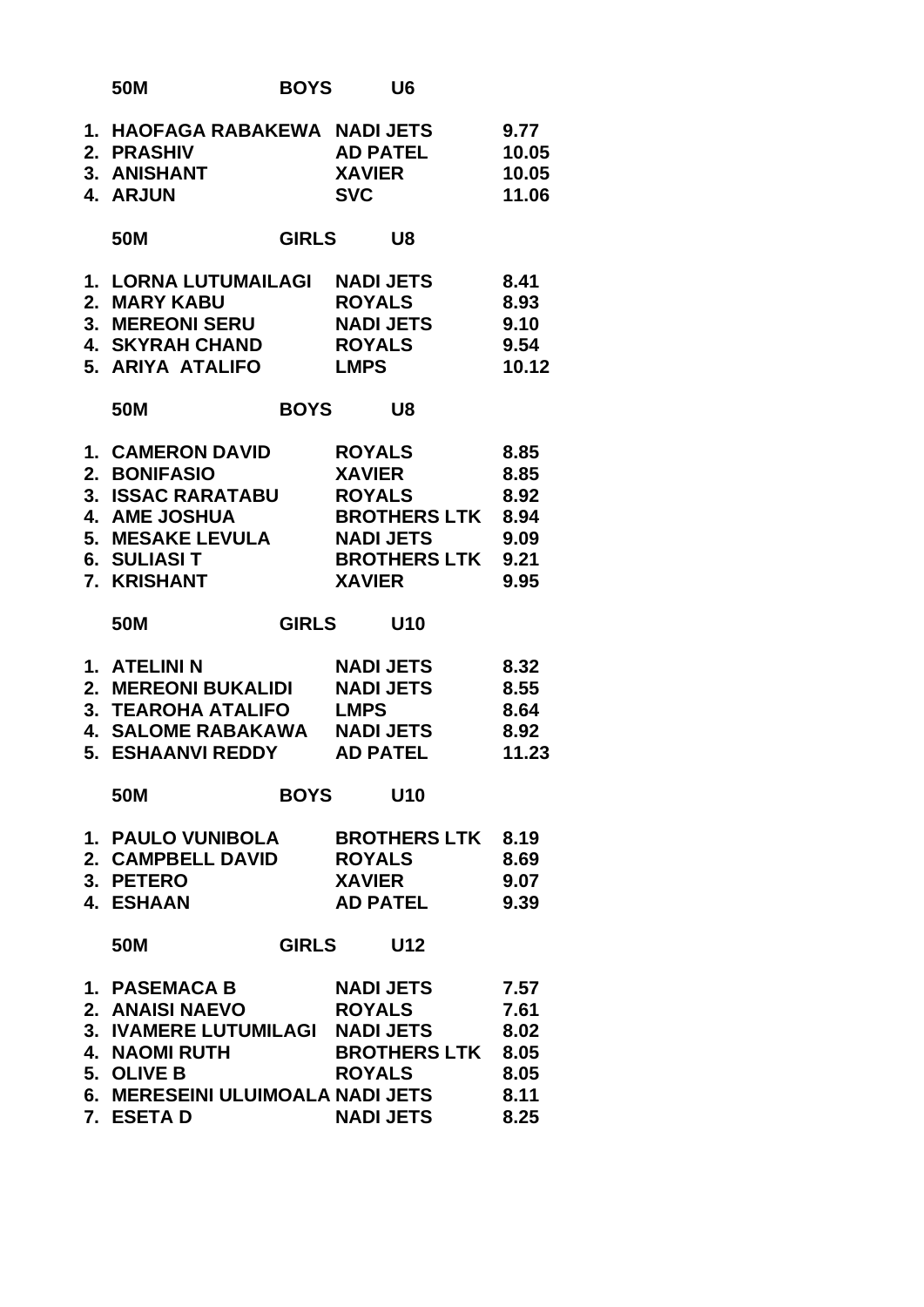| <b>50M</b>                                                                                                                                                                                    | <b>BOYS</b>  |                                                                                   | U12                                  | HT <sub>1</sub>                                                           |
|-----------------------------------------------------------------------------------------------------------------------------------------------------------------------------------------------|--------------|-----------------------------------------------------------------------------------|--------------------------------------|---------------------------------------------------------------------------|
| <b>1. NEMANI TAMANI</b><br>2. KAUATA KABU<br>3. WATISONI LEWAQAI<br>4. ISSAC CHAND<br>5. JOELI NAEVO                                                                                          |              | <b>ROYALS</b><br><b>ROYALS</b><br><b>ROYALS</b><br><b>ROYALS</b><br><b>ROYALS</b> |                                      | 7.63<br>7.73<br>8.43<br>8.48<br>8.71                                      |
| 50M                                                                                                                                                                                           | <b>BOYS</b>  |                                                                                   | U12                                  | HT <sub>2</sub>                                                           |
| 1. WILLIAM BRADBURGH NADI JETS<br>2. PETER BATO<br>3. PANAPASA KOROI NADI JETS<br>4. JOJI TAMANIVAKATAGI DRASA AV<br><b>5. RUSIATE CAKAU</b>                                                  |              |                                                                                   |                                      | 7.85<br>8.05<br>8.49<br>8.67<br>9.79                                      |
| 400M                                                                                                                                                                                          | <b>GIRLS</b> |                                                                                   | <b>U14</b>                           | <b>HT1</b>                                                                |
| <b>1. LAITE HAVULU</b><br>2. ALISI NEISALU<br>3. RACHEL NASOQIRI JASPER<br>4. JULIE VATAGO<br>5. LUSIANA MATAITUVOU JASPER<br><b>6. TARAIVINI SOKULA</b><br>7. TEMA LEDUA                     |              | <b>SMPS</b><br><b>JASPER</b>                                                      | <b>ADI MAOPA</b><br><b>ADI MAOPA</b> | 1:05.17<br>1:05.22<br>1:05.91<br>1:06.45<br>1:09.32<br>1:13.62<br>1:15.83 |
| 400M                                                                                                                                                                                          | <b>GIRLS</b> |                                                                                   | <b>U14</b>                           | <b>HT2</b>                                                                |
| 1. SENIKA TALEITAKI<br>2. SITERI BALE<br><b>3. ROSI BATIMALA</b><br><b>4. LEILA SANDY</b><br>5. ADI CEVA L<br>6. NANISE ULUIMOALA NADI JETS                                                   |              | <b>DAKUA</b><br><b>XAVIER</b>                                                     | <b>ROYALS</b><br><b>NADI JETS</b>    | 1:03.55<br>1:04.37<br>1:05.20<br>1:06.96<br>1:07.18<br>1:07.83            |
| 400M                                                                                                                                                                                          | <b>BOYS</b>  |                                                                                   | <b>U14</b>                           | <b>HT 1</b>                                                               |
| <b>1. TAITO DAULO</b><br>2. NACANIELI KOLEA NATABUA<br>3. SULIASI BOSE<br><b>4. EMOSI LAQERE</b><br>5. JOELI NAMADA BMHS<br>6. ETUATE LOKASI NADI JETS 1:05.84<br>7. RUSIATE LEVULA NADI JETS |              | <b>ROYALS</b>                                                                     | <b>NADI JETS</b><br>NATABUA          | 58.06<br>58.97<br>1:00.73<br>1:01.10<br>1:02.87<br>1:07.85                |
| 400M                                                                                                                                                                                          |              | BOYS U14                                                                          |                                      | HT <sub>2</sub>                                                           |
| 1. JOSATEKI CAUCAU XAVIER<br>2. VILIAME LESI<br>3. VILIMONI VIQASI KAVANAGASAU 1:01.91<br>4. CAKACAKA KORONAWA ADI MPA 1:04.34                                                                |              |                                                                                   | <b>NATABUA</b> 1:01.72               | 1:01.14                                                                   |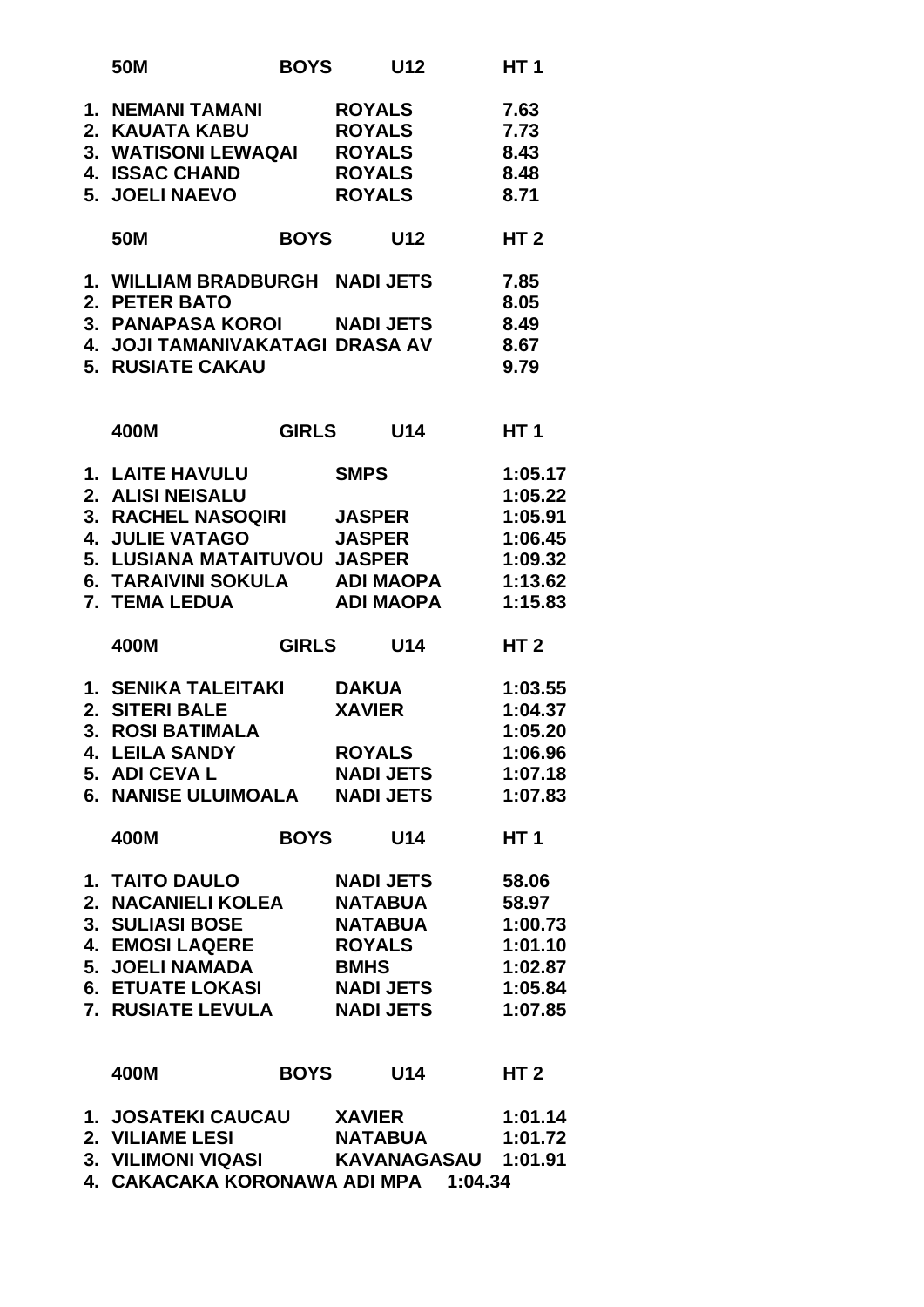| 400M                             | <b>GIRLS</b> |                | U16                           | HT <sub>1</sub> |
|----------------------------------|--------------|----------------|-------------------------------|-----------------|
| 1. MERE VOCEVOCE SVC             |              |                |                               | 1:00.47         |
| 2. KARALAINI RANAMU DAKUA        |              |                |                               | 1:08.89         |
| 3. MILAKERE V                    |              | <b>NCC</b>     |                               | 1:04.83         |
| 4. LOATA N                       |              | <b>NCC</b>     |                               | 1:06.48         |
| <b>5. TERESIA NASAU</b>          |              | <b>XAVIER</b>  |                               | 1:08.08         |
|                                  |              |                |                               |                 |
| 400M                             | <b>GIRLS</b> |                | U16                           | HT <sub>2</sub> |
| 1. ANARETA QALI SVSS             |              |                |                               | 1:07.23         |
| <b>2. SERUWAIA RORO</b>          |              |                | <b>SGTK METHODIST 1:07.88</b> |                 |
| 3. ARIETA NEIBAU                 |              | <b>JASPER</b>  |                               | 1:07.89         |
| <b>4. LAITE LIKU</b>             |              |                |                               | 1:09.04         |
| 5. ADI DAUNA TIKONAKUA JASPER    |              |                |                               | 1:09.51         |
| 6. SOUNIUA WAQALEVU ADI MOAPA    |              |                |                               | 1:11.86         |
| 400M                             | <b>GIRLS</b> |                | U <sub>16</sub>               | HT <sub>3</sub> |
| 1. VANI TULELE                   |              |                |                               | 1:03.18         |
| 2. ASILIKA BALEITOGA SVSS        |              |                |                               |                 |
|                                  |              |                |                               | 1:08.10         |
| 3. CHLOE DAVID                   |              | <b>ROYALS</b>  |                               | 1:08.63         |
| 4. TARAIVOSA CEVAILAGI ROYALS    |              |                |                               | 1:10.29         |
| 5. ANAISI VULOLO                 |              | <b>JASPER</b>  |                               | 1:10.41         |
| 400M                             | <b>BOYS</b>  |                | U16                           | <b>HT1</b>      |
| 1. EPARAMA SERU                  |              | <b>NATABUA</b> |                               | 55.25           |
| 2. ANARE KAVENI                  |              | <b>NATABUA</b> |                               | 55.97           |
| 3. VILISONI BAINIVALU THS        |              |                |                               | 57.66           |
| 4. JOSEFATA NAISALI NATABUA      |              |                |                               | 1:00.21         |
| 5. TOMASI NAIGANI                |              | <b>STM</b>     |                               | 1:00.39         |
|                                  |              |                |                               |                 |
| 400M                             | <b>BOYS</b>  |                | U16                           | HT <sub>2</sub> |
| 1. TEVITA KOROI                  |              | <b>NATABUA</b> |                               | 56.80           |
| 2. NIKOTIMO SOSO                 |              |                | ADI MAOPA 57.75               |                 |
| 3. MONITIKEI                     |              | <b>CUVU</b>    |                               | 59.36           |
| <b>4. FILIMONI KOLINISAU</b>     |              |                |                               |                 |
|                                  |              | <b>NMC</b>     |                               | 1:00.77         |
| 5. KILIHAMA                      |              | <b>CUVU</b>    |                               | 1:02.39         |
| 6. ALIPATE BERA                  |              |                | <b>ADI MAOPA</b>              | 1:02.97         |
| 400M                             | <b>BOYS</b>  |                | U16                           | HT <sub>3</sub> |
| 1. RT SIKELI                     |              | <b>STM</b>     |                               | 59:61           |
| 2. INIA KAULOTU                  |              | <b>STM</b>     |                               | 1:00.27         |
| 3. SAKENASA LALIQAVOKA ADI MAOPA |              |                |                               | 1:01.73         |
| 400M                             | <b>GIRLS</b> |                | <b>U18</b>                    | <b>HT1</b>      |
|                                  |              |                |                               |                 |
| 1. MIRIAMA HELEN ADI MAOPA       |              |                |                               | 1:04.11         |
| 2. VARANISESE NAVAKULA DAKUA     |              |                |                               | 1:05.44         |
| 3. INIVENI RAITUKU               |              | <b>JASPER</b>  |                               | 1:05.93         |
| 4. KASANITA DRODROLAGI DAKUA     |              |                |                               | 1:05.97         |
| 5. VILIMAINA S                   |              |                | <b>ADI MAOPA</b>              | 1:06.79         |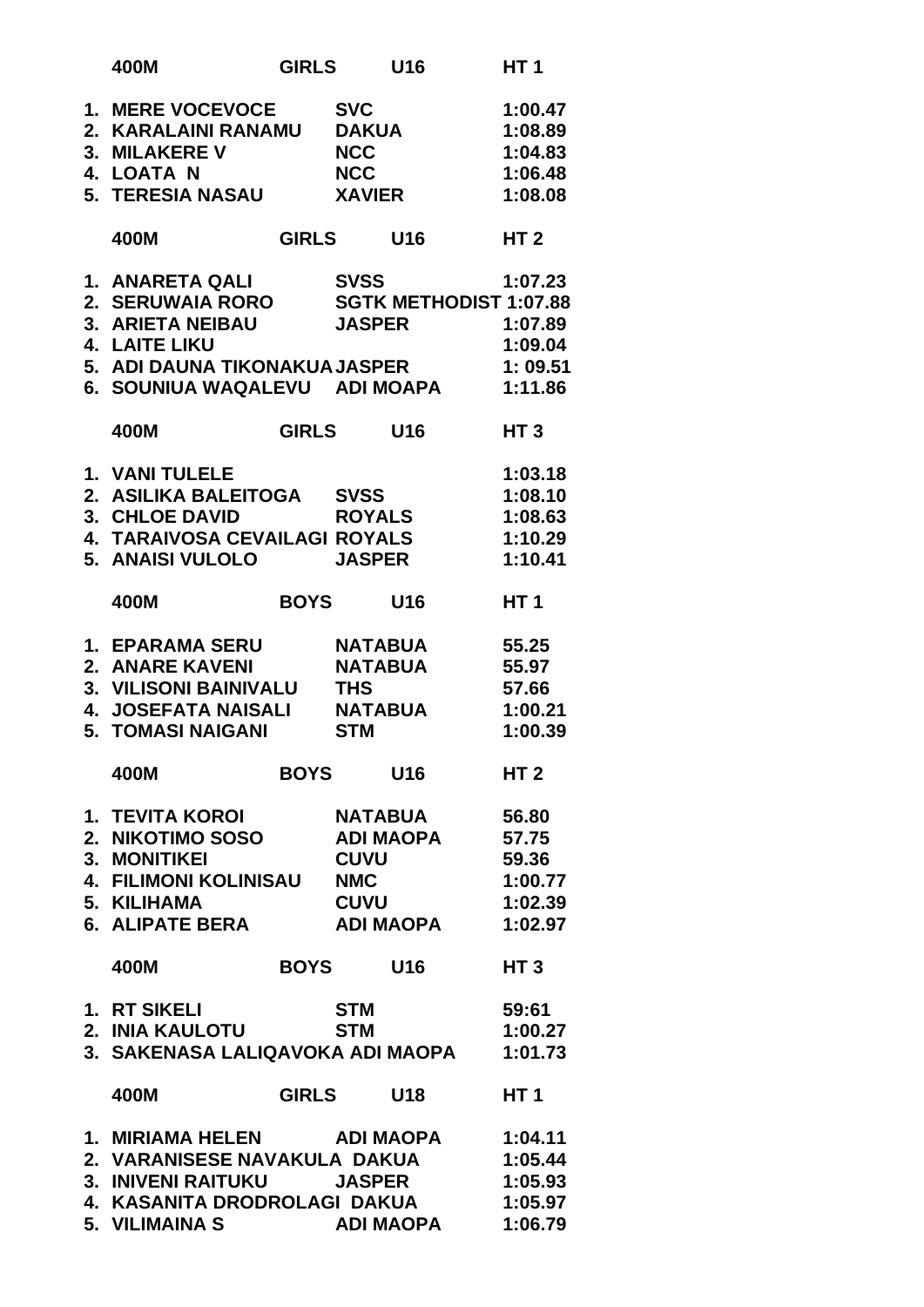|          | 400M                                                                                       | <b>GIRLS</b> |                                                            | U18                       | HT <sub>2</sub>                          |
|----------|--------------------------------------------------------------------------------------------|--------------|------------------------------------------------------------|---------------------------|------------------------------------------|
| 1.<br>2. | <b>MELANIA TURAGA</b><br><b>MELA TAHINI</b><br>3. MARIA LAWANISESE<br><b>4. SALOME BAU</b> |              | <b>JASPER</b><br><b>DAKUA</b><br><b>SVSS</b><br><b>SVC</b> |                           | 1:03.34<br>1:05.09<br>1:07.30<br>1:07.69 |
|          | 5. VAKATALAI TAGILALA ADI MAOPA                                                            |              |                                                            |                           | 1:12.92                                  |
|          | 400M                                                                                       | <b>BOYS</b>  |                                                            | U18                       | <b>HT1</b>                               |
|          | <b>1. PAUL SHARMA</b>                                                                      |              | <b>CUVU</b>                                                |                           | 50.82                                    |
|          | 2. JONA BALE                                                                               |              | <b>XAVIER</b>                                              |                           | 53.88                                    |
|          | 3. APENISA RACIKA<br><b>4. TOMASI TUITAVATA</b>                                            |              |                                                            | <b>NATABUA</b><br>NATABUA | 53.93<br>54.50                           |
|          | 5. ELAMA VARO                                                                              |              | <b>SVC</b>                                                 |                           | 56.23                                    |
|          | <b>6. SEMESA SAINISUKA</b>                                                                 |              | <b>AMS</b>                                                 |                           | 57.35                                    |
|          | 400M                                                                                       | <b>BOYS</b>  |                                                            | U18                       | HT <sub>2</sub>                          |
|          | 1. ILIESA RATUBALAVU CUVU                                                                  |              |                                                            |                           | 51.52                                    |
|          | 2. IOSEFO WAQAWAI                                                                          |              |                                                            | <b>NATABUA</b>            | 54.12                                    |
|          | 3. SIRELI KOROVULAVULA NATABUA                                                             |              |                                                            |                           | 54.20                                    |
|          | <b>4. SAMUELA TUBUNA</b>                                                                   |              | <b>SVC</b>                                                 |                           | 55.35                                    |
|          | 5. SAVENACA NARO                                                                           |              | <b>MSS</b>                                                 |                           | 55.86                                    |
|          | 400M                                                                                       | <b>BOYS</b>  |                                                            | <b>U20</b>                |                                          |
|          | 1. NAVI BATIMALA                                                                           |              | <b>CUVU</b>                                                |                           | 51.21                                    |
|          | 2. PENI BOGIDRAU                                                                           |              | <b>CCL</b>                                                 |                           | 51.94                                    |
|          | 3. RT SIRELI                                                                               |              | <b>CUVU</b>                                                |                           | 52.79                                    |
|          | <b>4. AMINIO TUILEVU</b>                                                                   |              | <b>CUVU</b>                                                |                           | 53.18                                    |
|          | 5. TUISUVA                                                                                 |              | <b>CUVU</b>                                                |                           | 53.63                                    |
|          | <b>6. FILIPE VULAONO</b>                                                                   |              |                                                            | <b>ADI MAOPA</b>          | 54.95                                    |
|          | 7. ERENIMO                                                                                 |              | <b>CUVU</b>                                                |                           | 55.08                                    |
|          | 8. ANTONIO BOSE                                                                            |              |                                                            | <b>ADI MAOPA</b>          | 57.43                                    |
|          | 400M                                                                                       | <b>WOMEN</b> |                                                            | <b>OPEN</b>               |                                          |
|          | 1. FRANCES TUVA DAKUA                                                                      |              |                                                            |                           | 1:02.57                                  |
|          | 2. SENIMILIKA RADRUDRU JASPER                                                              |              |                                                            |                           | 1:03.05                                  |
|          | 3. VITORINA NAIBENA DAKUA                                                                  |              |                                                            |                           | 1:04.21                                  |
|          | 4. SEREIMA NEIBAVU JASPER                                                                  |              |                                                            |                           | 1:10.72                                  |
|          | 5. MERE MATAVESI JASPER                                                                    |              |                                                            |                           | 1:12.80                                  |
|          | 400M                                                                                       | <b>MEN</b>   |                                                            | U20/OPEN                  |                                          |
|          | 1. JOASA TUBAILAGI                                                                         |              | <b>CUVU</b>                                                |                           | 49.32                                    |
|          | 2. VATILAI TURUVA                                                                          |              |                                                            | <b>NATABUA</b>            | 51.00                                    |
|          | 3. APENISA T                                                                               |              | <b>SVC</b>                                                 |                           | 51.57                                    |
|          | <b>4. PITA TUVUSA</b>                                                                      |              |                                                            | <b>NATABUA</b>            | 52.20                                    |
|          | 5. VILIAME ROKOUKA NATABUA                                                                 |              |                                                            |                           | 52.34                                    |
|          | 6. ILIESA RAVOUVOU                                                                         |              |                                                            | <b>NATABUA</b>            | 55.49                                    |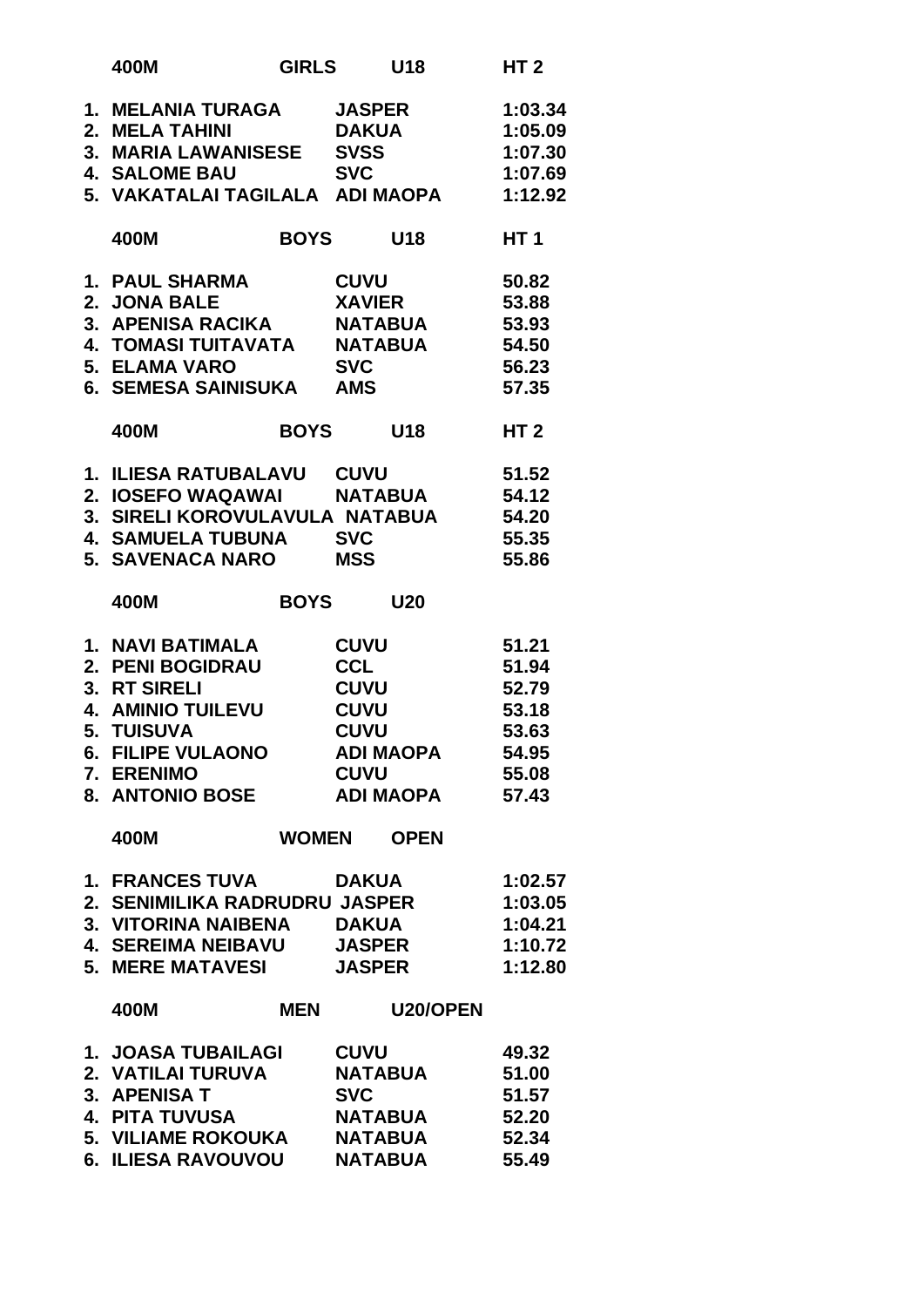| 4 X 100M RELAY                                                                                                                           | <b>GIRLS</b> | U14             |                                                                               |
|------------------------------------------------------------------------------------------------------------------------------------------|--------------|-----------------|-------------------------------------------------------------------------------|
| 1. DAKUA<br>2. SVC<br>3. JASPER<br>4. NATABUA<br>5. NADI JETS<br>6. ROYALS<br>7. LOMAWAI                                                 |              |                 | 53.03<br>53.07<br>53.33<br>53.54<br>54.35<br>55.05<br>55.79                   |
| 4 X 100M RELAY                                                                                                                           | <b>BOYS</b>  | U14             |                                                                               |
| 1. NATABUA<br>2. NADI JETS<br>3. BMHS<br>4. XAVIER<br>5. ROYALS                                                                          |              |                 | 49.26<br>51.90<br>52/07<br>52.40<br>58.78                                     |
| <b>4 X 100M RELAY</b>                                                                                                                    | <b>GIRLS</b> | U16             |                                                                               |
| 1. DAKUA<br>2. SIGATOKA METHODIST<br>3. NATABUA<br>4. XAVIER<br><b>5. SGTK ANDRA</b><br>6. SVC<br>7. ROYALS<br>8. JASPER<br>9. BMHS      |              |                 | 51.90<br>52.82<br>53.13<br>53.18<br>53.30<br>53.61<br>53.73<br>55.45<br>58.24 |
| 4 X 100M RELAY                                                                                                                           | <b>BOYS</b>  | U <sub>16</sub> |                                                                               |
| 1. NATABUA<br>2. ROYALS<br>3. SVC<br>4. XAVIER                                                                                           |              |                 | 46.67<br>48.20<br>49.14<br>49.23                                              |
| 4 X 100M RELAY                                                                                                                           | <b>GIRLS</b> | U18             |                                                                               |
| 1. NATABUA<br>2. DAKUA 1<br><b>3. JASPER</b><br><b>4. SIGATOKA METHODIST</b><br>5. DAKUA 2<br>6. SVC<br>7. KOROVUTO COLLEGE<br>8. XAVIER |              |                 | 51.50<br>51.56<br>52.98<br>53.14<br>53.99<br>54.62<br>55.06<br>55.26          |
| 4 X 100M RELAY                                                                                                                           | <b>BOYS</b>  | U18             |                                                                               |
| 1. NATABUA<br>2. SIGATOKA METHODIST<br>3. XAVIER 1<br>4. XAVIER 2<br>5. THS                                                              |              |                 | 43.43<br>44.33<br>44.96<br>45.96<br>46.13                                     |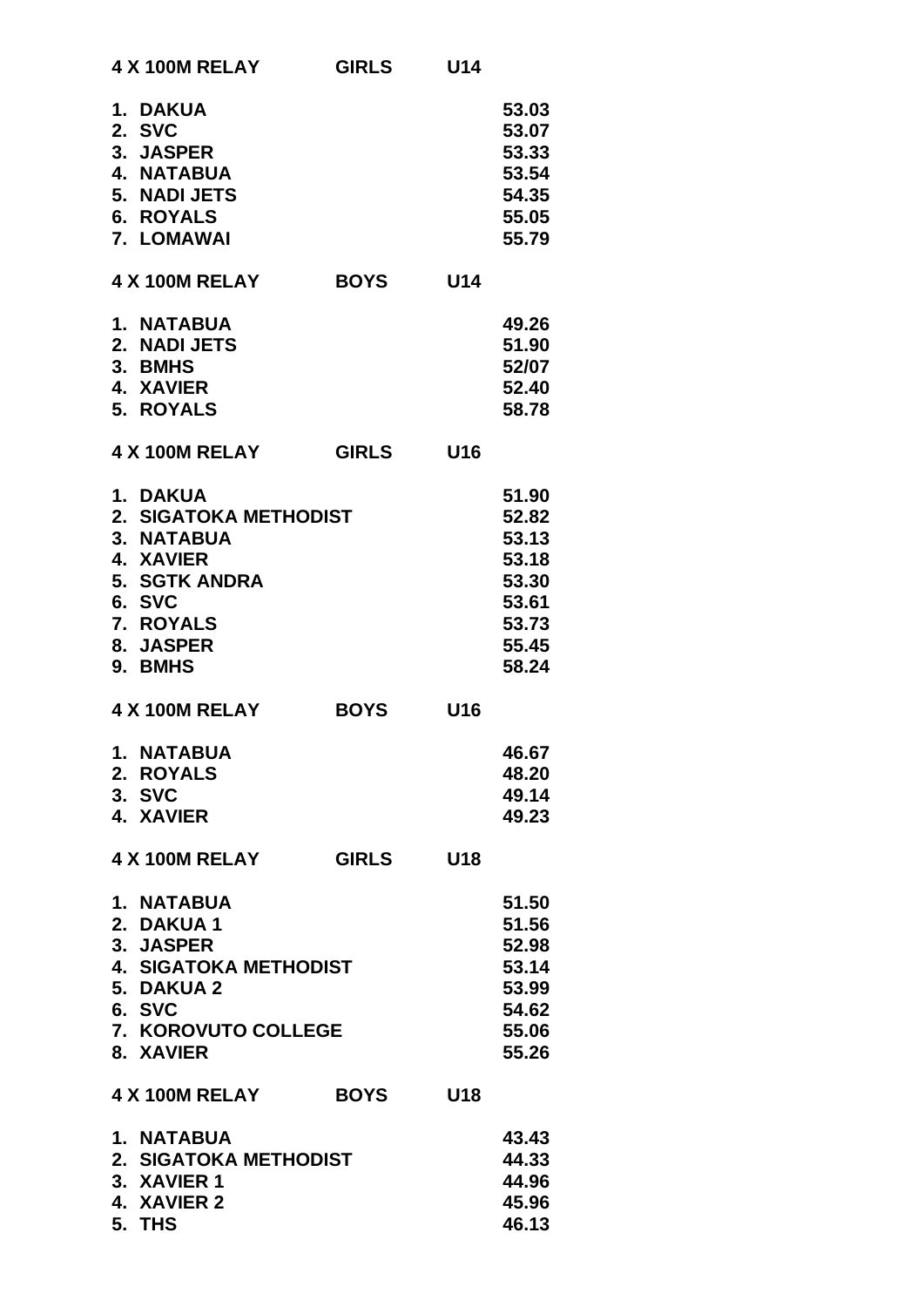|        | <b>4 X 100M RELAY</b> | <b>WOMEN U20/OPEN</b> |                 |         |
|--------|-----------------------|-----------------------|-----------------|---------|
|        | 1. DAKUA              |                       |                 | 51.60   |
|        | 2. JASPER             |                       |                 | 52.98   |
|        | 3. NATABUA            |                       |                 | 56.30   |
|        | 4 X 100M RELAY        | MEN                   | U20/OPEN        |         |
|        | 1. NATABUA            |                       |                 | 43.21   |
|        | 2. LAUCALA            |                       |                 | 43.67   |
| 3. SVC |                       |                       |                 | 45.44   |
| 4. THS |                       |                       |                 | 45.64   |
|        | <b>4 X 400M RELAY</b> | <b>GIRLS</b>          | <b>U14</b>      |         |
|        | 1. DAKUA 1            |                       |                 | 4:23.22 |
|        | 2. SIGATOKA METHODIST |                       |                 | 4:26.15 |
|        | 3. XAVIER             |                       |                 | 4:28.05 |
|        | 4. DAKUA 2            |                       |                 | 4:37.62 |
|        | 5. JASPER             |                       |                 | 4:47.30 |
|        | <b>4 X 400M RELAY</b> | <b>BOYS</b>           | <b>U14</b>      |         |
|        | 1. NATABUA            |                       |                 | 4:12.95 |
|        | 2. XAVIER             |                       |                 | 4:13.63 |
|        | 3. BMHS               |                       |                 | 4:17.19 |
|        | <b>4 X 400M RELAY</b> | <b>GIRLS</b>          | U <sub>16</sub> |         |
|        | 1. DAKUA              |                       |                 | 4:18.33 |
|        | 2. XAVIER 1           |                       |                 | 4:22.06 |
|        | 3. JASPER             |                       |                 | 4:29.51 |
|        | 4. XAVIER 2           |                       |                 | 4:38.61 |
| 5. NCC |                       |                       |                 | 4:40.70 |
|        | 4 X 400M RELAY        | <b>BOYS</b>           | U16             |         |
|        | 1. NATABUA            |                       |                 | 3:47.04 |
|        | 2. XAVIER 2           |                       |                 | 3:47.69 |
|        | 3. XAVIER 1           |                       |                 | 3:55.77 |
| 4. STM |                       |                       |                 | 4:01 96 |
| 5. SMC |                       |                       |                 | 4:03.14 |
| 6. CCL |                       |                       |                 | 4:03.35 |
|        | 4 X 400M RELAY        | <b>GIRLS</b>          | U18             |         |
|        | 1. DAKUA              |                       |                 | 4:17.04 |
|        | 2. JASPER             |                       |                 | 4:17.48 |
|        | 3. NAVOSA CENTRAL     |                       |                 | 4:22.46 |
|        | <b>4. NATABUA</b>     |                       |                 | 4:33.53 |
|        | 5. ADI MAOPA          |                       |                 | 4:46.20 |
|        | 6. BMHS               |                       |                 | 4:48.61 |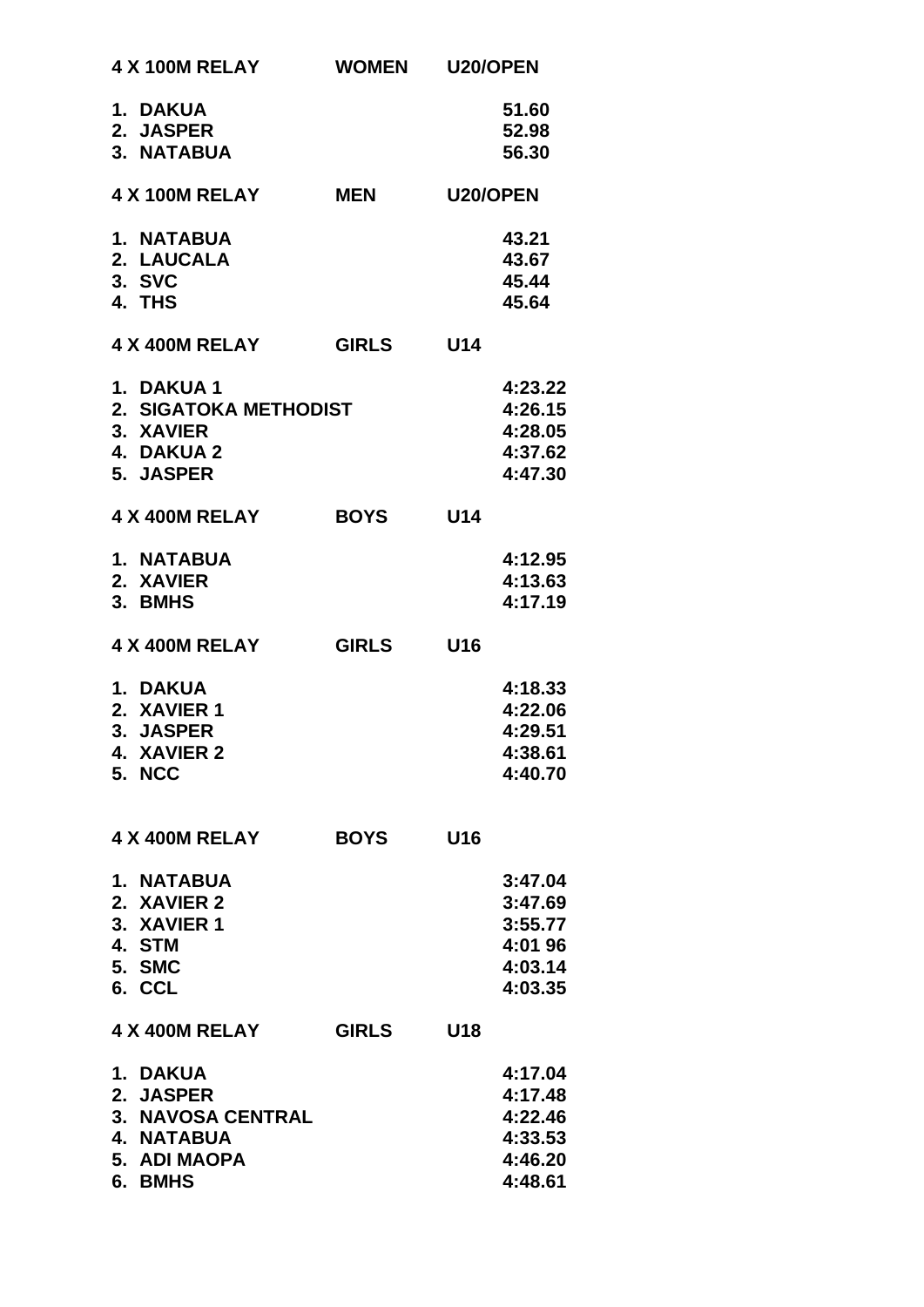| 4 X 400M RELAY        | <b>BOYS</b>  | U18         |
|-----------------------|--------------|-------------|
| 1. NATABUA            |              | 3:33.98     |
| 2. SVC                |              | 3:37.68     |
| 3. XAVIER 2           |              | 3:38.74     |
| 4. XAVIER 1           |              | 3:46.65     |
| <b>4 X 400M RELAY</b> | <b>BOYS</b>  | U20/OPEN    |
| <b>1. CUVU 2</b>      |              | 3:25.40     |
| 2. NATABUA            |              | 3:28.91     |
| 3. CUVU 1             |              | 3:31.23     |
| 4. THS                |              | 3:39.59     |
| 4 X 400M RELAY        | <b>WOMEN</b> | <b>OPEN</b> |
| 1. DAKUA              |              | 4:18.18     |
| <b>2. JASPER</b>      |              | 4:23.36     |

**`**

### **FIELD EVENTS**

| <b>LONG JUMP</b>                                                               | <b>GIRLS</b>                                                                                   | <b>U14</b>      |                                              |
|--------------------------------------------------------------------------------|------------------------------------------------------------------------------------------------|-----------------|----------------------------------------------|
| <b>1. ELENOA</b><br>2. SELINA                                                  | I<br>NATABUA<br>XAVIEP<br><b>SMC</b><br><b>NATABUA</b>                                         |                 | 4.38<br>4.09<br>4.09<br>3.82<br>3.79<br>3.74 |
| <b>LONG JUMP</b>                                                               | <b>BOYS</b>                                                                                    | <b>U14</b>      |                                              |
| 1. PITA<br>2. MISI<br>3. EPARAMA<br>4. LEONE S                                 | <b>BA PRO<br/>NATABUA</b><br><b>XAVIER</b><br><b>NATABUA</b>                                   |                 | 5.01<br>4.82<br>4.35<br>3.91                 |
| <b>LONG JUMP</b>                                                               | <b>GIRLS</b>                                                                                   | U <sub>16</sub> |                                              |
| 1. MELITA<br>2. JOANA<br>3. VASEMACA<br>4. UNAISI<br>5. VANI                   | <b>SMC</b><br><b>SMC</b><br><b>ACS</b><br><b>ACS</b><br><b>ANDRA</b>                           |                 | 4.53<br>4.51<br>4.33<br>4.02<br>3.17         |
| <b>LONG JUMP</b>                                                               | <b>BOYS</b>                                                                                    | U16             |                                              |
| <b>1. SAMUELA</b><br>2. NALIVA<br>3. TIKIKO<br>4. KANG<br>5. JOSEPH<br>6. PITA | <b>NATABUA</b><br><b>XAVIER</b><br><b>SVC</b><br><b>NATABUA</b><br><b>SVC</b><br><b>XAVIER</b> |                 | 5.90<br>5.77<br>5.48<br>5.43<br>5.38<br>5.35 |
|                                                                                |                                                                                                |                 |                                              |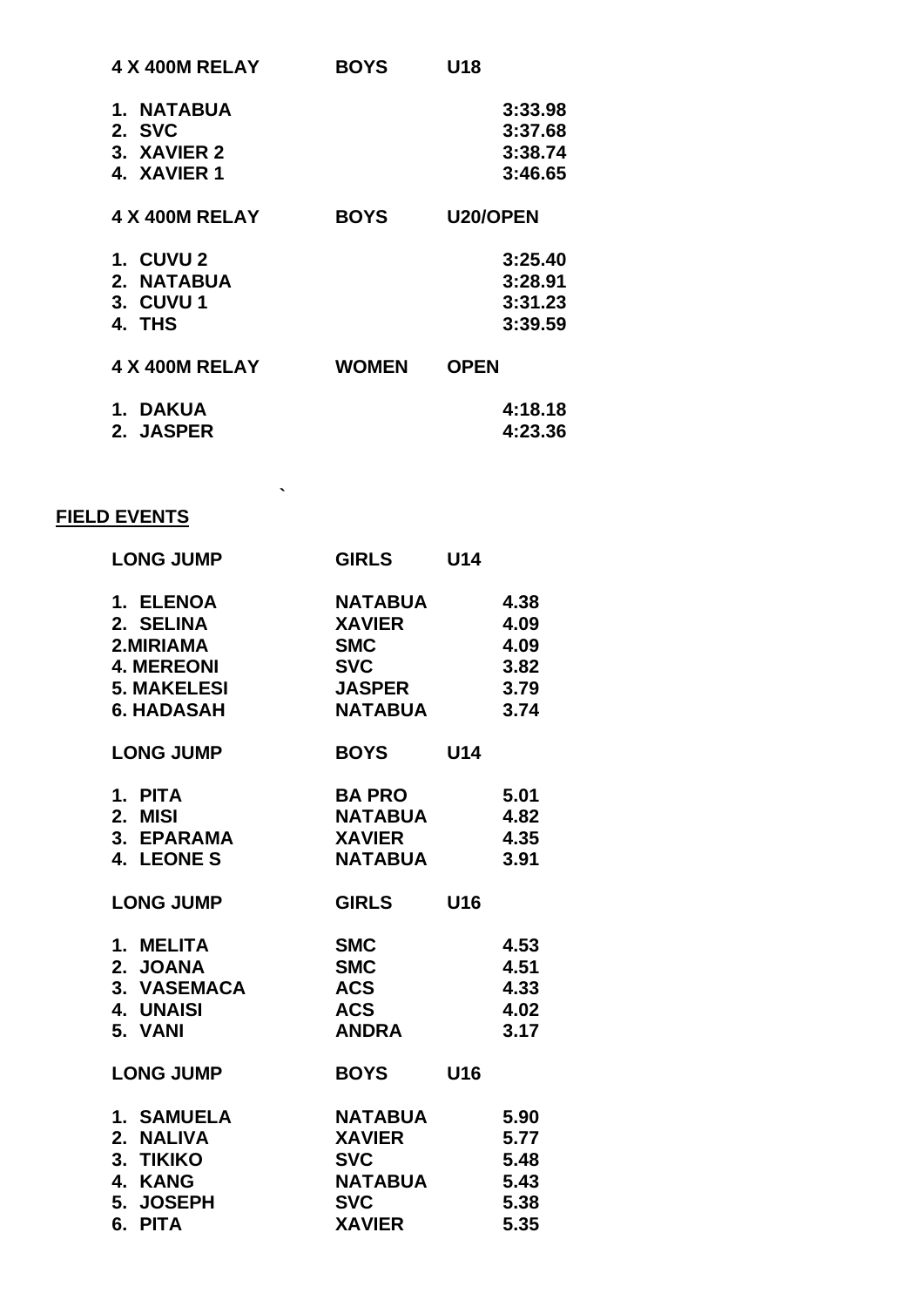|                                                                                                          | <b>NATABUA</b>                                                                                          |                 | 5.25<br>4.73<br>4.25                                        |
|----------------------------------------------------------------------------------------------------------|---------------------------------------------------------------------------------------------------------|-----------------|-------------------------------------------------------------|
| <b>LONG JUMP</b>                                                                                         | <b>GIRLS</b>                                                                                            | U18             |                                                             |
| 1. TIMALESI<br>2. KINISALOTE<br>3. LAISANI                                                               | <b>SMC</b><br><b>DAKUA</b><br><b>JASPER</b>                                                             |                 | 4.77<br>4.56<br>4.44                                        |
| <b>LONG JUMP</b>                                                                                         | <b>BOYS</b>                                                                                             | U <sub>18</sub> |                                                             |
| 1. INOKE<br>2. ILISONI<br>3. SAKIASI<br><b>4. KONROTE</b>                                                | SMC      6.47<br>NATABUA    5.93<br><b>NELSON</b><br><b>SVC</b>                                         |                 | 5.55<br>5.35                                                |
| <b>LONG JUMP</b>                                                                                         | <b>WOMEN</b>                                                                                            | <b>OPEN</b>     |                                                             |
| <b>1. ANGELINE XAVIER</b><br><b>2. ASINATE</b><br><b>3. GRACE</b>                                        | <b>DAKUA</b><br><b>DAKUA</b>                                                                            |                 | 4.88<br>4.40<br>4.38                                        |
| <b>LONG JUMP</b>                                                                                         | <b>MEN</b>                                                                                              | <b>OPEN</b>     |                                                             |
| <b>1. TAIVESI S</b><br>2. SULIASI<br>3. VUCAGO<br>4. RASOI                                               | <b>TILAK</b><br>NATABUA 5.35<br><b>NATABUA</b><br><b>NATABUA</b>                                        |                 | 6.16<br>5.25<br>5.02                                        |
| <b>TRIPLE JUMP</b>                                                                                       | <b>GIRLS</b>                                                                                            | U <sub>16</sub> |                                                             |
| 1. JOANA<br>2. LAISANI                                                                                   | <b>SMC</b><br><b>SMC</b>                                                                                |                 | 10.40<br>9.80                                               |
| <b>TRIPLE JUMP</b>                                                                                       | <b>GIRLS</b>                                                                                            | <b>U18</b>      |                                                             |
| 1. YVONNE<br>2. ADI<br>3. TOKASA<br>4. ILISABETHA<br>5. LUISA<br><b>6. LORAINI</b>                       | <b>DAKUA</b><br><b>SMC</b><br><b>JASPER</b><br><b>BROTHERS</b><br><b>DAKUA</b><br><b>NSS</b>            |                 | 10.70<br>10.37<br>10.07<br>9.67<br>9.33<br>8.15             |
| <b>TRIPLE JUMP</b>                                                                                       | <b>BOYS</b>                                                                                             | U18             |                                                             |
| 1. INOKE<br>2. ILISONI<br>3. MELI<br><b>4. SAMU</b><br><b>5. DAVID</b><br><b>6. APENISA</b><br>7. JOSEFA | <b>SMC</b><br><b>NATABUA</b><br><b>NATABUA</b><br>NATABUA<br><b>SVC</b><br><b>BMHS</b><br><b>XAVIER</b> |                 | 13.30<br>12.76<br>12.50<br>12.32<br>12.16<br>11.90<br>11.73 |
| 8. VUCAGO                                                                                                | <b>NATABUA</b>                                                                                          |                 | 11.30                                                       |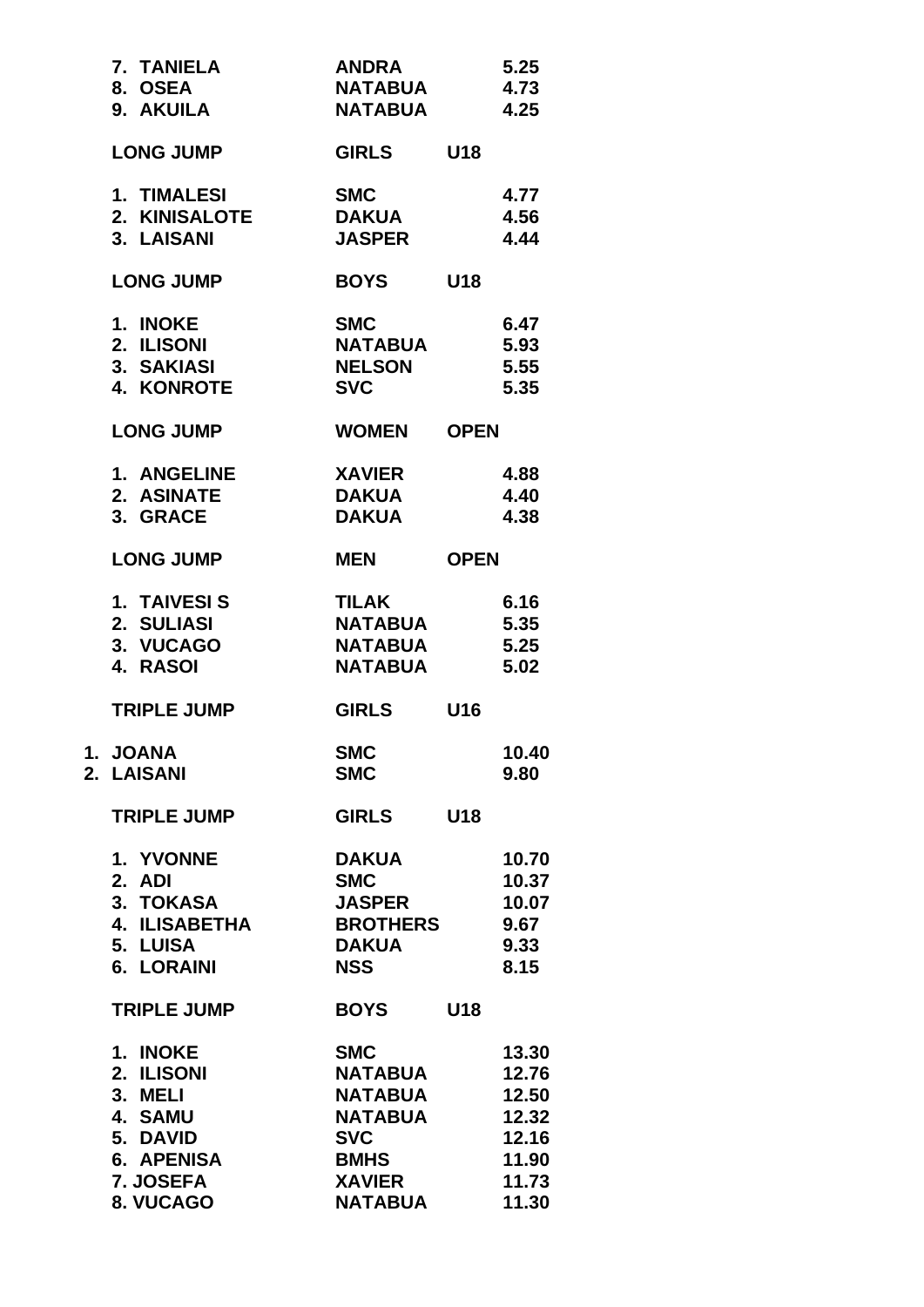| <b>TRIPLE JUMP</b>                                                                                                                                                                 | <b>WOMEN</b>                |            | <b>OPEN</b>                                               |
|------------------------------------------------------------------------------------------------------------------------------------------------------------------------------------|-----------------------------|------------|-----------------------------------------------------------|
| 1. ANGELINE<br>2. KINI SALOTE                                                                                                                                                      | <b>XAVIER</b><br>SVSS       |            | 10.36<br>10.15                                            |
| <b>TRIPLE JUMP</b>                                                                                                                                                                 | <b>MEN</b>                  |            | <b>OPEN</b>                                               |
| 1. EUGENE VOLLMER LAUCALA<br>2. MOSESE                                                                                                                                             | <b>NATABUA</b>              |            | 15.15<br>12.50                                            |
| <b>SHOT PUT</b>                                                                                                                                                                    | <b>GIRLS</b>                | U14        |                                                           |
| 1. SALASEINI WESI CENTRAL<br>2. RUFINA NABUKA SVC<br>3. BULOU VAKATALE KAVANGASAU 6.22<br>4. BRIANNA RABAKEWA NADI JETS<br>5. BERNADETTE KAITUBA CENTRAL 5.75                      |                             |            | 6.41<br>6.25<br>5.95                                      |
| <b>SHOT PUT</b>                                                                                                                                                                    | <b>BOYS</b>                 | U14        |                                                           |
| 1. ARE KONABO KAVANGASAU<br>2. SIKELI CAWE NATABUA<br>3. JOHN MITCHELL SVC<br>4. METUISELA VOSAROGO AMS<br>5. MARTIN WAQA<br>6. GEORGE BROWN XAVIER<br>7. ISOA BAKEIDAKU NADI JETS | <b>NMC</b>                  |            | 12.57<br>11.04<br>10.89<br>10.64<br>10.57<br>9.89<br>7.55 |
| <b>SHOT PUT</b>                                                                                                                                                                    | <b>GIRLS</b>                | U16        |                                                           |
| 1. MARYDITH NABELA NHS<br>2. MERESIANA WAINIQOLO CCL<br>3. ADI KERI JASPER<br>4. CHALOTTE FOSTER SVC<br>5. LANIETA MOCEITUBA JASPER<br>6. VINIANA KAVOA SVC<br>7. PAULINA TORA KC  |                             |            | 9.74<br>9.35<br>8.70<br>8.14<br>8.09<br>7.91<br>7.72      |
| <b>SHOT PUT</b>                                                                                                                                                                    | <b>BOYS</b>                 | U16        |                                                           |
| <b>1. ATUNAISA SOKOBALE SMC</b><br>2. TEVITA TORA<br><b>3. JONACANI</b>                                                                                                            | <b>NHS</b><br><b>TBMS</b>   |            | 13.15<br>12.80<br>11.98                                   |
| <b>SHOT PUT</b>                                                                                                                                                                    | <b>GIRLS</b>                | U18        |                                                           |
| 1. ANA TONURE SANDRA<br>2. UNAISI TUVOU SANDRA<br><b>3. MAEVA'ATA PENJUELI SVC</b>                                                                                                 |                             |            | 9.30<br>8.98<br>7.85                                      |
| <b>SHOT PUT</b>                                                                                                                                                                    | <b>BOYS</b>                 | <b>U18</b> |                                                           |
| <b>1. POATE</b><br><b>2. JEREMAIA</b><br>3. ARIYEL MOTOFAGA NHS                                                                                                                    | <b>NHS</b><br><b>XAVIER</b> |            | 10.39<br>10.10<br>10.07                                   |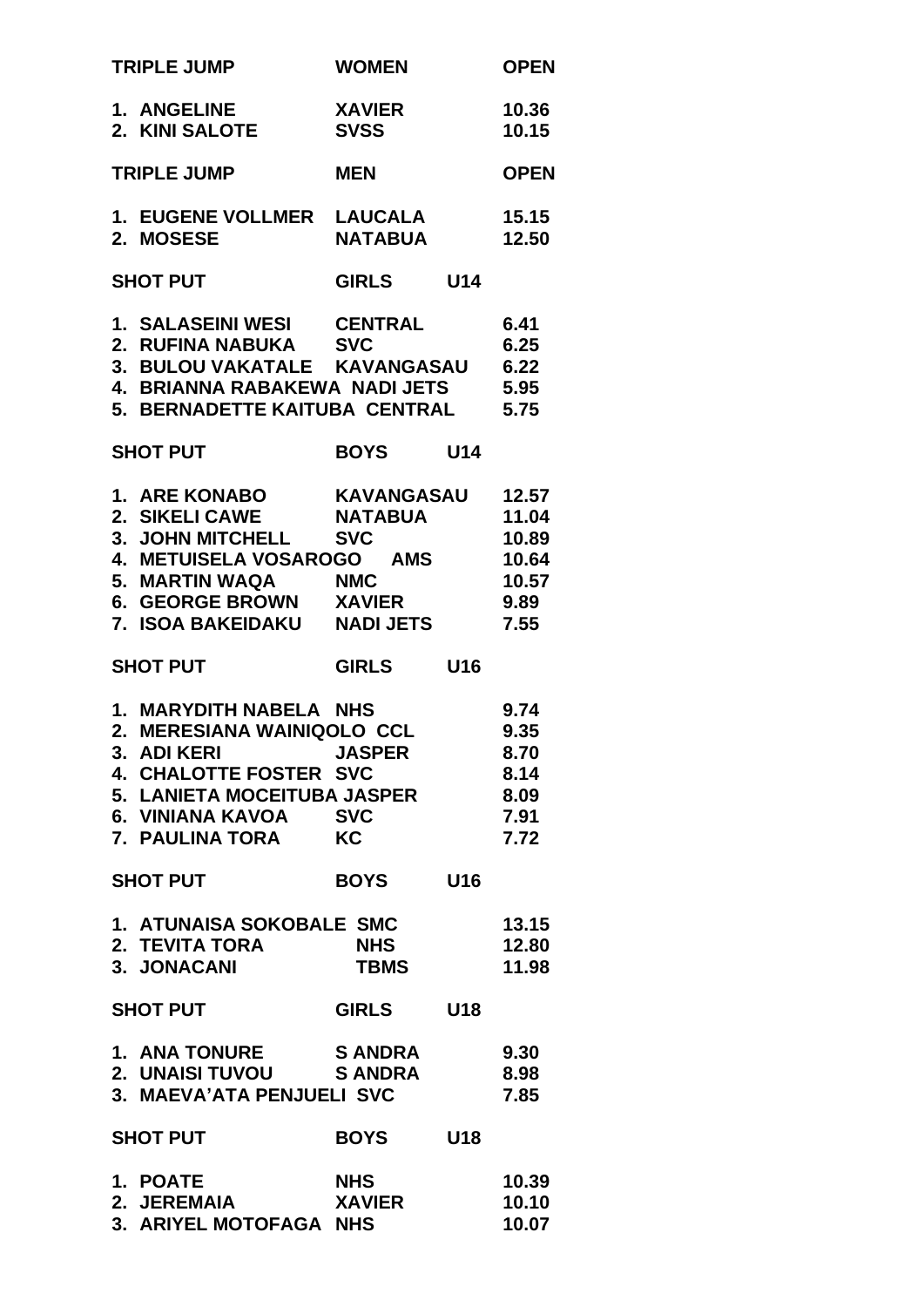|                | <b>SHOT PUT</b>                                                                                                                                                               | <b>WOMEN</b>                                                                       | <b>OPEN</b> |                                                             |
|----------------|-------------------------------------------------------------------------------------------------------------------------------------------------------------------------------|------------------------------------------------------------------------------------|-------------|-------------------------------------------------------------|
|                | 1. ALISI VAKATALE XAVIER<br>2. TAMARA FAKTAUFON DAKUA<br>3. ASENACA SAUKURU DAKUA<br>4. TITILIA MATEIWAI<br>5. AQELA WAQALEVU DAKUA                                           | <b>DAKUA</b>                                                                       |             | 12.24<br>10.15<br>9.65<br>8.33<br>7.80                      |
|                | <b>JAVELIN</b>                                                                                                                                                                | <b>GIRLS</b>                                                                       | U14         |                                                             |
|                | 1. RUSIA MAKA<br>2. MEREWALESI TALE DAKUA<br>3. KASANITA JANE<br><b>4. SALASEINI WESI</b><br><b>5. KELENI BULOU</b><br>6. TARUSILA RATU                                       | <b>XAVIER</b><br><b>SVSS</b><br><b>CENTRAL</b><br><b>NADI MUS</b><br><b>JASPER</b> |             | 29.90<br>25.50<br>24.77<br>21.11<br>20.50<br>15.06          |
|                | <b>JAVELIN</b>                                                                                                                                                                | <b>BOYS</b>                                                                        | U14         |                                                             |
|                | <b>1. INOKE BOTA</b><br>2. GEORGE<br>3. ISEI                                                                                                                                  |                                                                                    |             | 38.06<br>30.57<br>29.70                                     |
|                | <b>JAVELIN</b>                                                                                                                                                                | <b>GIRLS</b>                                                                       | U16         |                                                             |
| 2.<br>3.<br>5. | <b>1. IVAMERE CODRADRA JASPER</b><br><b>MEREANI SOLEVU</b><br>LIVIA NALEWABAU NADI MUS<br>4. KERI LAWAVOU<br><b>TALEI ULUINAKAUVADRA</b><br>6. VINIANA KAVOA<br>7. LILY NANAO | <b>DAKUA</b><br><b>JASPER</b><br>SVC<br><b>XAVIER</b>                              |             | 30.01<br>29.09<br>29.03<br>27.89<br>24.60<br>23.50<br>21.13 |
|                | <b>JAVELIN</b>                                                                                                                                                                | <b>BOYS</b>                                                                        | U16         |                                                             |
|                | <b>1. ATUNAISA SOKOBALE SMC</b><br>2. MAAKE<br>3. JOSAIA KITOU<br><b>4. ILISONI NAROGO</b><br>5. MATIA WAQA                                                                   | <b>AMPS</b><br><b>LASCO</b><br><b>NMC</b><br><b>NMC</b>                            |             | 39.25<br>34.10<br>33.67<br>33.00<br>27.02                   |
|                | <b>JAVELIN</b>                                                                                                                                                                | <b>GIRLS</b>                                                                       | U18         |                                                             |
|                | 1. TOKASA KENONA JASPER<br>2. MILIANA NAITUYAGA SMC<br>3. LITEA TAUBALE DAKUA<br>4. MEREONI MAKA XAVIER                                                                       |                                                                                    |             | 35.68<br>31.45<br>29.53<br>24.50                            |
|                | <b>JAVELIN</b>                                                                                                                                                                | <b>BOYS</b>                                                                        | U18         |                                                             |
|                | <b>1. RATU PENIT</b><br>2. TUKANA<br><b>3. JOJI TEMESIA</b>                                                                                                                   | KC<br><b>SMC</b><br><b>XAVIER</b>                                                  |             | 50.13<br>45.51<br>41.00                                     |